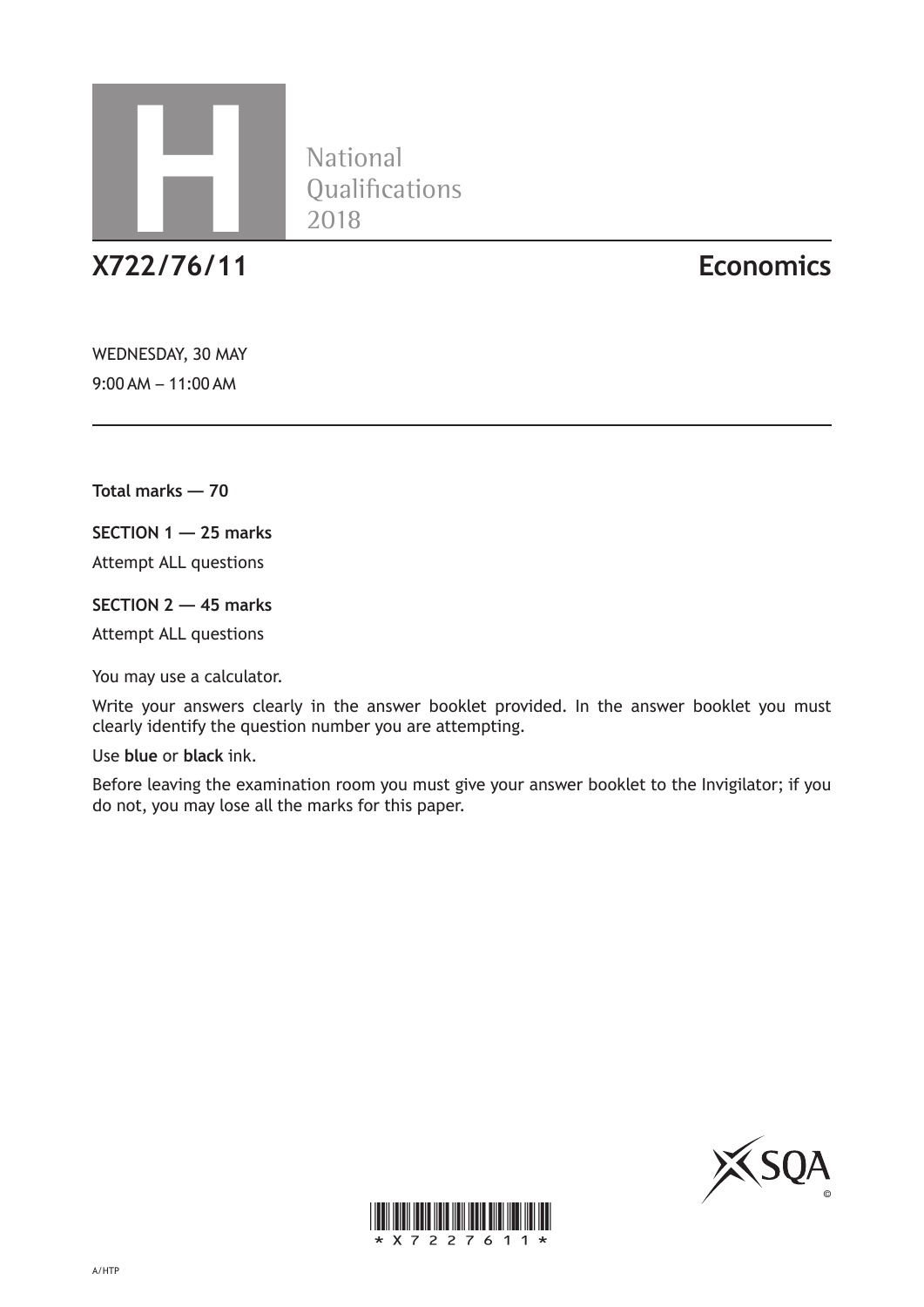## **SECTION 1 — 25 marks**





### **PUBLIC SECTOR PAY CAP TO BE LIFTED FOR POLICE AND PRISON OFFICERS**

Teachers, nurses and police officers have seen their take-home pay fall or stagnate in real terms following a decade of salary freezes.

Public sector pay was frozen for two years in 2010, except for those earning less than £21,000 a year, and since 2013 rises have been capped at 1%, which was below the rate of inflation.

The BBC understands, however, that the government is to lift the 1% public sector pay cap for the first time for both police and prison officers.

The West Midlands Police and Crime Commissioner (PCC) has warned, however, that in such a scenario 80 jobs would be lost for every 1% rise above the current cap. A Labour party spokesperson said that "If the government do not put aside money to fund the pay increase, PCCs will be left with large bills and will have no option other than to reduce officer and staff numbers."

Ministers are expected to accept recommendations for higher pay rises in autumn 2017. This may pave the way for similar increases in the wages of other public sector employees.

The removal of pay caps could help stem the recruitment crisis in the public sector, as potential workers may have been discouraged by low wage growth. Public sector recruitment has also slowed following the European Union (EU) referendum. It has been over six months since the Article 50 notification, and the UK looks unwelcome to members of the EU and the rest of the world. Despite freedom of movement of labour within the EU, the number of public sector workers such as nurses and midwives seeking work in the UK is down.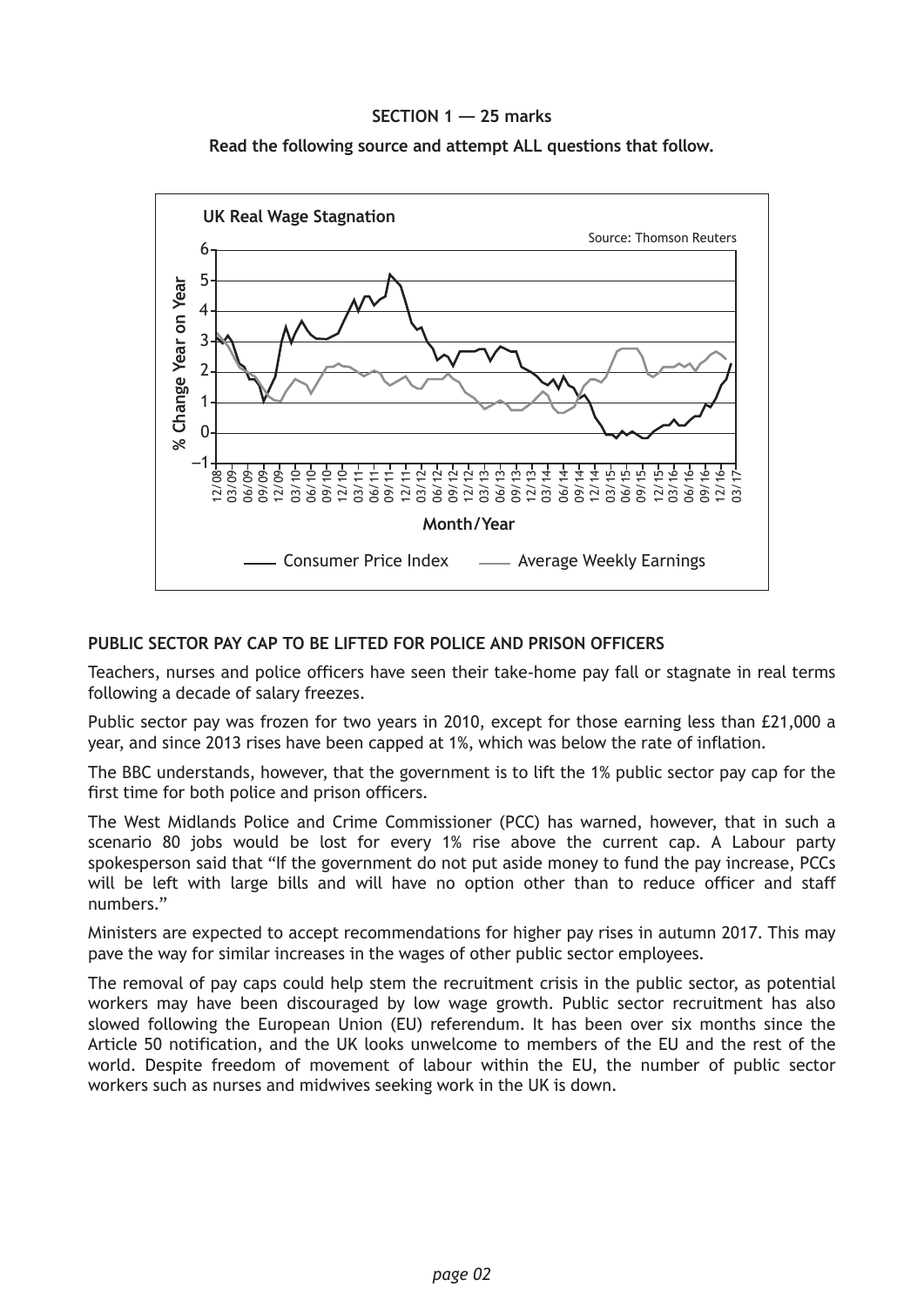#### **MARKS**

## **Questions**

| 1. | (a) |            | Describe what is meant by the term 'wage stagnation'. Your response must make<br>reference to information provided in the source material. | $\overline{2}$ |
|----|-----|------------|--------------------------------------------------------------------------------------------------------------------------------------------|----------------|
|    | (b) |            | (i) A 'pay cap' or maximum price is a form of market intervention.                                                                         |                |
|    |     |            | Draw a market diagram to show the effect on a market of setting a<br>maximum price.                                                        | 3              |
|    |     |            | (ii) Explain one possible effect on employment of the government's decision<br>to lift the pay cap.                                        | 3              |
|    |     | (iii)      | Explain one reason for government intervention in a market.                                                                                | $\overline{2}$ |
|    | (c) | (i)        | Describe how the Consumer Price Index (CPI) is calculated.                                                                                 | 3              |
|    |     | (iii)      | Describe deflation. Your response must make reference to the graph in the<br>source material.                                              | $\overline{2}$ |
|    | (d) | (i)        | Explain the impact of rising inflation on the Balance of Trade.                                                                            | $\overline{2}$ |
|    |     |            | (ii) Other than the Balance of Trade, describe 3 components of the UK Balance<br>of Payments.                                              | $\overline{3}$ |
|    |     |            | (iii) Describe recent trends in the UK Balance of Payments.                                                                                | $\overline{2}$ |
|    | (e) | of the EU. | Other than freedom of movement of labour, describe 3 main economic features                                                                | 3              |

**[Turn over**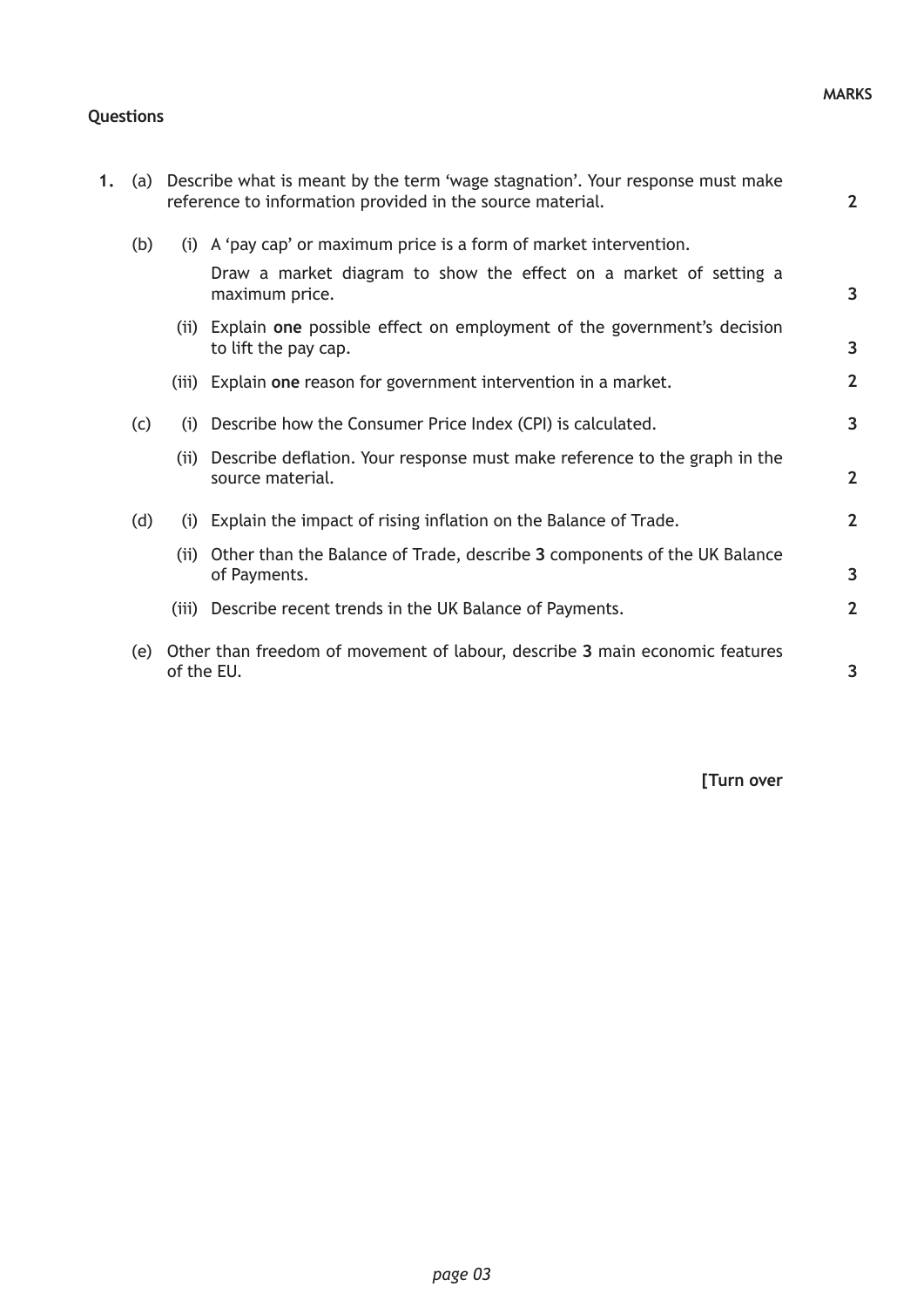# **SECTION 2 — 45 marks Attempt ALL questions**

| 2. |     | (a) Describe what is meant by the basic economic problem of scarcity.                         | $\overline{3}$          |
|----|-----|-----------------------------------------------------------------------------------------------|-------------------------|
|    |     | (b) Explain, using Production Possibility diagrams:                                           |                         |
|    |     | (i) Opportunity cost;                                                                         | 3                       |
|    |     | (ii) Economic efficiency.                                                                     | 3                       |
|    | (c) | Explain, using a diagram, the shape of a short run average cost curve.                        | 6                       |
| 3. | (a) | Explain the ways in which supply side policies can be used to create economic<br>growth.      |                         |
|    |     | (b) Explain the effects of economic growth on unemployment.                                   | 3                       |
|    | (c) | Describe the positive and negative effects of high levels of unemployment on an<br>economy.   | 8                       |
| 4. |     | (a) Describe the theory of comparative advantage.                                             | $\overline{\mathbf{4}}$ |
|    |     | (b) Explain the factors that may increase demand for sterling on foreign exchange<br>markets. |                         |
|    | (c) | (i) Describe the economic characteristics of a developing economy.                            | 4                       |
|    |     | Explain the benefits to a developing economy of hosting a multinational<br>(iii)<br>company.  | 3                       |

## **[END OF QUESTION PAPER]**